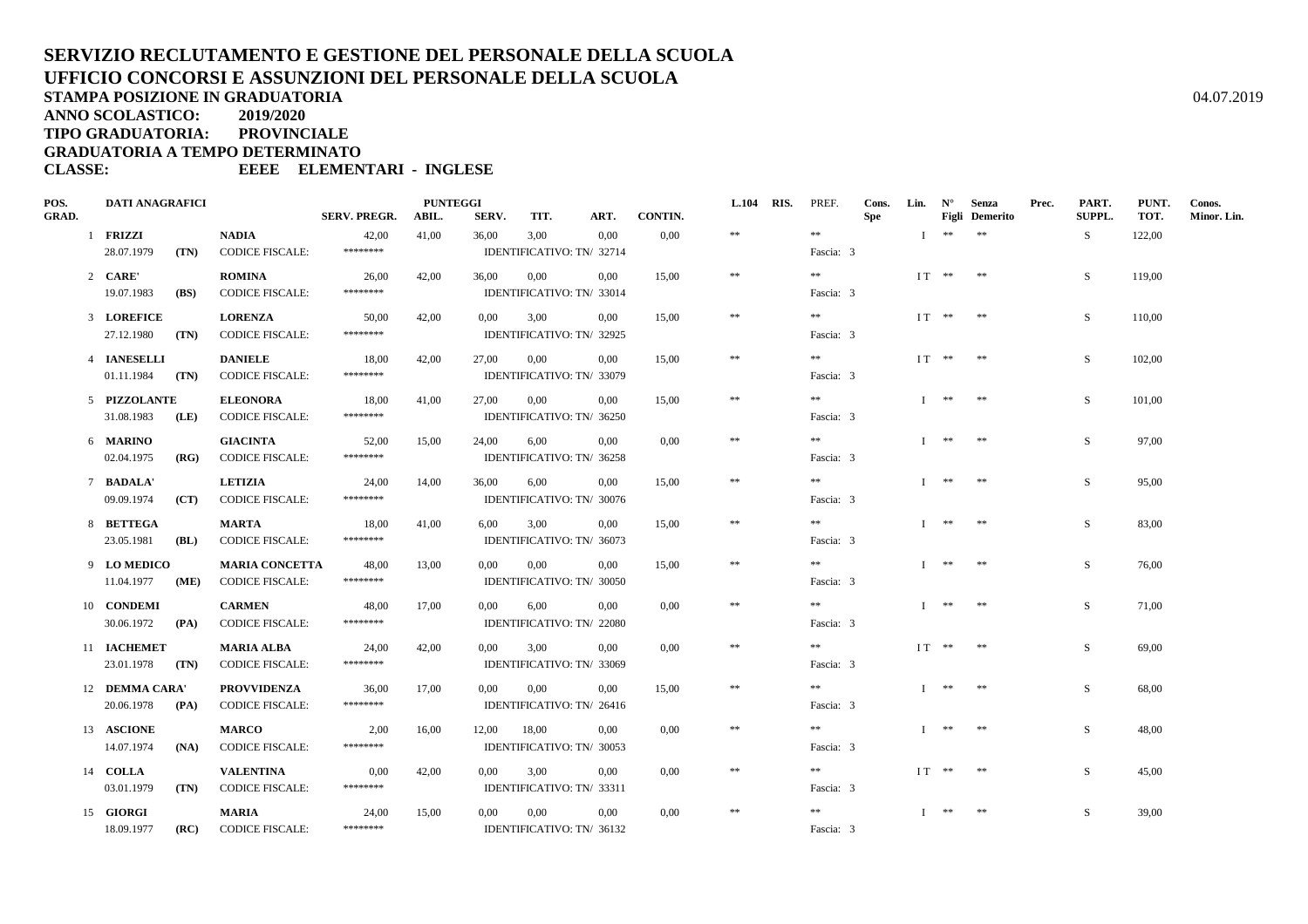**ANNO SCOLASTICO:2019/2020**

**TIPO GRADUATORIA: PROVINCIALE**

**GRADUATORIA A TEMPO DETERMINATO**

| POS.<br>GRAD. | <b>DATI ANAGRAFICI</b>       |      | <b>PUNTEGGI</b><br><b>SERV. PREGR.</b><br><b>CONTIN.</b><br>SERV.<br>ART.<br>ABIL.<br>TIT. |                  |       |                |          |                                       | L.104 RIS. | PREF.      | Cons.<br><b>Spe</b>     | Lin. | $N^{\circ}$ | Senza<br><b>Figli</b> Demerito | Prec.      | PART.<br><b>SUPPL.</b> | PUNT.<br>TOT. | Conos.<br>Minor. Lin. |  |
|---------------|------------------------------|------|--------------------------------------------------------------------------------------------|------------------|-------|----------------|----------|---------------------------------------|------------|------------|-------------------------|------|-------------|--------------------------------|------------|------------------------|---------------|-----------------------|--|
|               | 16 CHIRAFISI                 |      | <b>GIOVANNA</b>                                                                            | 0,00             | 13,00 | $0.00\,$       | 6,00     | 0.00                                  | 15,00      | $\pm\pm$   | $\gg \gg$               |      |             | $I$ **                         | $\ast\ast$ |                        | S.            | 34,00                 |  |
|               | 03.07.1968                   | (EE) | <b>CODICE FISCALE:</b>                                                                     | ********         |       |                |          | IDENTIFICATIVO: TN/ 30266             |            |            | Fascia: 3               |      |             |                                |            |                        |               |                       |  |
|               | 17 MONTONE                   |      | <b>GENNARO</b>                                                                             | 0,00             | 16,00 | $0.00\,$       | $0.00\,$ | 0.00                                  | 0.00       | $\ast\ast$ | **                      |      |             | T ** **                        |            |                        | S.            | 16.00                 |  |
|               | 13.02.1955                   | (NA) | <b>CODICE FISCALE:</b>                                                                     | ********         |       |                |          | IDENTIFICATIVO: TN/ 33386             |            |            | Fascia: 3               |      |             |                                |            |                        |               |                       |  |
|               | 18 ALICATA                   |      | <b>ELISABETTA</b>                                                                          | 0.00             | 13,00 | $0.00\,$       | $0.00\,$ | 0.00                                  | 0,00       | $\ast\ast$ | $\pm\pm$                |      |             | $I$ **                         | $\pm\pm$   |                        | S.            | 13,00                 |  |
|               | 20.05.1968                   | (SR) | <b>CODICE FISCALE:</b>                                                                     | ********         |       |                |          | IDENTIFICATIVO: TN/ 30392             |            |            | Fascia: 3               |      |             |                                |            |                        |               |                       |  |
|               | 19 TORRESANI                 |      | TIZIANA                                                                                    | 0,00             | 42,00 | 102,00         | 3.00     | 0,00                                  | 15.00      | $\ast\ast$ | **                      |      |             | $IT$ ** **                     |            |                        | S.            | 162,00                |  |
|               | 12.03.1977                   | (TN) | <b>CODICE FISCALE:</b>                                                                     | ********         |       |                |          | IDENTIFICATIVO: TN/ 41633             |            |            | Fascia: 4               |      |             |                                |            |                        |               |                       |  |
|               | 20 PAROLARI                  |      | SONIA                                                                                      | 0.00<br>******** | 42,00 | 96,00          | $0.00\,$ | $0.00\,$                              | 15.00      | $\ast\ast$ | $***$                   |      |             | Ⅰ ** **                        |            |                        | S             | 153,00                |  |
|               | 30.12.1983                   | (TN) | <b>CODICE FISCALE:</b>                                                                     |                  |       |                |          | IDENTIFICATIVO: TN/ 41396             |            |            | Fascia: 4               |      |             |                                |            |                        |               |                       |  |
|               | 21 <b>XODO</b><br>26.06.1974 | (CO) | CHIARA<br><b>CODICE FISCALE:</b>                                                           | 0,00<br>******** | 42,00 | 28,00          | 3,00     | 0.00<br>IDENTIFICATIVO: TN/ 41104     | 0,00       | $\ast\ast$ | $* *$<br>Fascia: 4      |      |             | T ** **                        |            |                        | S             | 73,00                 |  |
|               |                              |      |                                                                                            |                  |       |                |          |                                       |            | $\ast\ast$ | $\gg \gg$               |      |             | $**$                           | **         |                        |               |                       |  |
|               | 22 CERIANI<br>19.11.1987     | (VA) | <b>FRANCESCA</b><br><b>CODICE FISCALE:</b>                                                 | 0,00<br>******** | 42,00 | 24,00          | 0,00     | 0,00<br>IDENTIFICATIVO: TN/ 40207     | $0.00\,$   |            | Fascia: 4               |      |             |                                |            |                        | S             | 66,00                 |  |
|               | 23 LA BRUNA                  |      | <b>ELISA</b>                                                                               | 0,00             | 41,00 | 24,00          | $0.00\,$ | 0.00                                  | $0.00\,$   | $\ast\ast$ | $\ast\ast$              |      |             | $I$ **                         | $**$       |                        | S             | 65,00                 |  |
|               | 22.02.1983                   | (VI) | <b>CODICE FISCALE:</b>                                                                     | ********         |       |                |          | IDENTIFICATIVO: TN/ 42664             |            |            | Fascia: 4               |      |             |                                |            |                        |               |                       |  |
|               | 24 FERRONE                   |      | <b>SABRINA</b>                                                                             | 0,00             | 42,00 | 17.50          | 0.00     | 0,00                                  | 0.00       | $\ast\ast$ | $* *$                   |      |             | $IT$ ** **                     |            |                        | S             | 59.50                 |  |
|               | 06.07.1986                   | (TN) | <b>CODICE FISCALE:</b>                                                                     | ********         |       |                |          | IDENTIFICATIVO: TN/ 39524             |            |            | Fascia: 4               |      |             |                                |            |                        |               |                       |  |
|               | 25 SALVAGNO                  |      | <b>ELENA</b>                                                                               | 0,00             | 42,00 | 4,50           | $0.00\,$ | 0.00                                  | $0.00\,$   | $\ast\ast$ | $* *$                   |      |             | T ** **                        |            |                        | S             | 46,50                 |  |
|               | 04.05.1988                   | (VE) | <b>CODICE FISCALE:</b>                                                                     | ********         |       |                |          | IDENTIFICATIVO: TN/ 39574             |            |            | Fascia: 4               |      |             |                                |            |                        |               |                       |  |
|               | 26 PRANDINI                  |      | <b>ERICA</b>                                                                               | 0,00             | 40,00 | 0,00           | 6,00     | 0.00                                  | 0,00       | $\pm\pm$   | $* *$                   |      |             | T ** **                        |            |                        | S.            | 46.00                 |  |
|               | 13.04.1976                   | (TN) | <b>CODICE FISCALE:</b>                                                                     | ********         |       |                |          | IDENTIFICATIVO: TN/ 40909             |            |            | Fascia: 4               |      |             |                                |            |                        |               |                       |  |
|               | 27 CAPRARO                   |      | <b>ANNA</b>                                                                                | 0,00             | 42,00 | 0,00           | 3,00     | 0.00                                  | $0.00\,$   | $\ast\ast$ | $* *$                   |      |             | $I$ **                         | **         |                        | S             | 45.00                 |  |
|               | 10.04.1985                   | (TN) | <b>CODICE FISCALE:</b>                                                                     | ********         |       |                |          | IDENTIFICATIVO: TN/ 44359             |            |            | Fascia: 4               |      |             |                                |            |                        |               |                       |  |
|               | 28 CASATTA                   |      | <b>CRISTINA</b>                                                                            | 0.00<br>******** | 41,00 | $0.00^{\circ}$ | 3.00     | 0.00                                  | 0.00       | $**$       | **                      |      |             | **                             | $**$       |                        | S.            | 44.00                 |  |
|               | 16.08.1978                   | (MI) | <b>CODICE FISCALE:</b>                                                                     |                  |       |                |          | IDENTIFICATIVO: TN/ 43552             |            |            | Fascia: 4               |      |             |                                |            |                        |               |                       |  |
|               | 29 TOMAS<br>11.03.1989       | (BL) | <b>MARTINA</b><br><b>CODICE FISCALE:</b>                                                   | 0,00<br>******** | 40.00 | 0.00           | 3.00     | 0.00<br>IDENTIFICATIVO: TN/ 41963     | $0.00\,$   | $\ast\ast$ | $* *$<br>Fascia: 4      |      |             | $I$ ** **                      |            |                        | S             | 43.00                 |  |
|               |                              |      |                                                                                            |                  |       |                |          |                                       |            |            |                         |      |             |                                |            |                        |               |                       |  |
|               | 30 SIGISMUNDI<br>23.01.1989  | (EE) | <b>BRIGITA</b><br><b>CODICE FISCALE:</b>                                                   | 0,00<br>******** | 40,00 | $0.00\,$       | 3,00     | $0.00\,$<br>IDENTIFICATIVO: TN/ 44415 | 0,00       | $\ast$     | $\ast\ast$<br>Fascia: 4 |      |             | $I$ **                         | **         |                        | S             | 43,00                 |  |
|               |                              |      |                                                                                            |                  |       |                |          |                                       |            |            |                         |      |             |                                |            |                        |               |                       |  |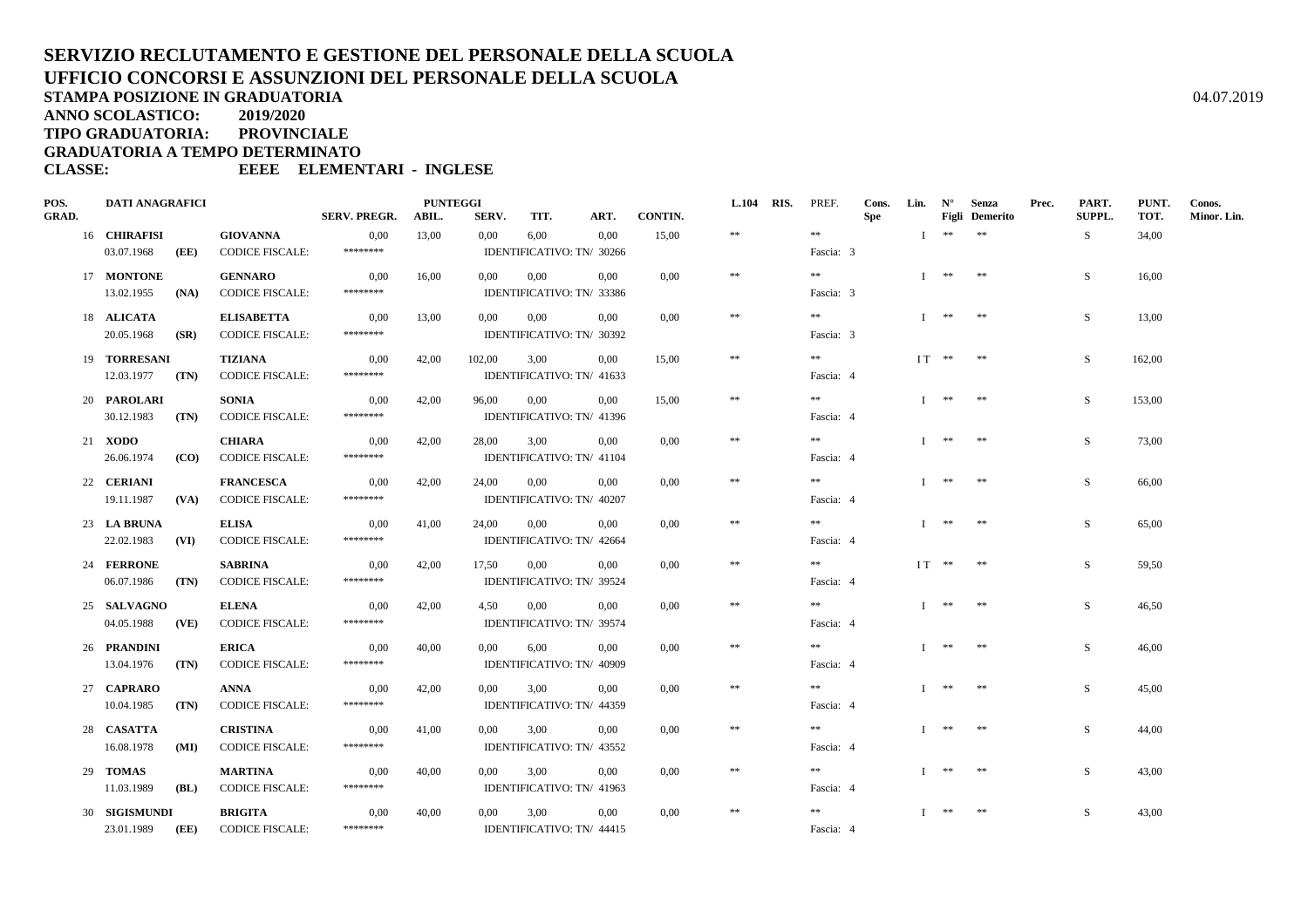**ANNO SCOLASTICO:2019/2020**

**TIPO GRADUATORIA: PROVINCIALE**

**GRADUATORIA A TEMPO DETERMINATO**

| POS.         | <b>DATI ANAGRAFICI</b>   |      |                                            | <b>PUNTEGGI</b>  |       |                |                                       |          |          |            | L.104 RIS. PREF. | Cons. | Lin. $N^{\circ}$ |                       | Senza | Prec.  | PART. | PUNT.       | Conos. |
|--------------|--------------------------|------|--------------------------------------------|------------------|-------|----------------|---------------------------------------|----------|----------|------------|------------------|-------|------------------|-----------------------|-------|--------|-------|-------------|--------|
| <b>GRAD.</b> |                          |      | <b>SERV. PREGR.</b>                        | ABIL.            | SERV. | TIT.           | ART.                                  | CONTIN.  |          |            | <b>Spe</b>       |       |                  | <b>Figli</b> Demerito |       | SUPPL. | TOT.  | Minor. Lin. |        |
|              | 31 GNUFFI                |      | <b>MADDALENA</b>                           | 0.00             | 42,00 | 0.00           | $0.00\,$                              | 0.00     | 0,00     | $\pm\pm$   | $\pm\pm$         |       |                  | $IT$ ** **            |       |        | S.    | 42,00       |        |
|              | 25.11.1991               | (TN) | <b>CODICE FISCALE:</b>                     | ********         |       | Fascia: 4      |                                       |          |          |            |                  |       |                  |                       |       |        |       |             |        |
|              | 32 MONEGATTI             |      | <b>KATRIN</b>                              | 0,00             | 42,00 | $0.00\,$       | $0.00\,$                              | 0.00     | $0.00\,$ | $\pm\pm$   | $* *$            |       |                  | $IT$ ** **            |       |        | S.    | 42.00       |        |
|              | 27.04.1991 (TN)          |      | <b>CODICE FISCALE:</b>                     | ********         |       |                | IDENTIFICATIVO: TN/ 44352             |          |          |            | Fascia: 4        |       |                  |                       |       |        |       |             |        |
|              | 33 LAZZERI               |      | <b>DEBORA</b>                              | 0,00             | 42,00 | $0.00^{\circ}$ | $0.00\,$                              | $0.00\,$ | 0,00     | $\ast$     | **               |       |                  | $IT$ ** **            |       |        | S     | 42,00       |        |
|              | 08.03.1988<br>(TN)       |      | <b>CODICE FISCALE:</b>                     | ********         |       |                | IDENTIFICATIVO: TN/ 41191             |          |          |            | Fascia: 4        |       |                  |                       |       |        |       |             |        |
|              | 34 PAGLIARI              |      | MARTA                                      | 0.00             | 42.00 | $0.00\,$       | 0.00                                  | 0.00     | 0.00     | $\ast$     | $* *$            |       |                  | T ** **               |       |        | S.    | 42.00       |        |
|              | 10.05.1991               | (TN) | <b>CODICE FISCALE:</b>                     | ********         |       |                | IDENTIFICATIVO: TN/ 44395             |          |          |            | Fascia: 4        |       |                  |                       |       |        |       |             |        |
|              |                          |      |                                            |                  |       |                |                                       |          |          | $\ast$     | **               |       |                  | $I$ ** **             |       |        |       |             |        |
|              | 35 CORTESE<br>05.05.1991 | (TN) | LUCIANA VALENTI<br><b>CODICE FISCALE:</b>  | 0.00<br>******** | 42.00 | $0.00\,$       | $0.00\,$<br>IDENTIFICATIVO: TN/ 44341 | $0.00\,$ | $0.00\,$ |            | Fascia: 4        |       |                  |                       |       |        | S.    | 42.00       |        |
|              |                          |      |                                            |                  |       |                |                                       |          |          |            |                  |       |                  |                       |       |        |       |             |        |
|              | 36 LARCHER               |      | <b>ANNA</b>                                | 0.00<br>******** | 42,00 | 0.00           | $0.00\,$                              | 0.00     | $0.00\,$ | $**$       | $***$            |       |                  | $IT$ ** **            |       |        | S.    | 42.00       |        |
|              | 19.07.1989               | (TN) | <b>CODICE FISCALE:</b>                     |                  |       |                | IDENTIFICATIVO: TN/ 41848             |          |          |            | Fascia: 4        |       |                  |                       |       |        |       |             |        |
|              | 37 GASPERI               |      | <b>ALESSANDRA</b>                          | 0,00             | 42,00 | $0.00\,$       | $0.00\,$                              | 0.00     | 0.00     | $\pm\pm$   | **               |       |                  | IT ** **              |       |        | S.    | 42.00       |        |
|              | 29.09.1991               | (TN) | <b>CODICE FISCALE:</b>                     | ********         |       |                | IDENTIFICATIVO: TN/ 44365             |          |          |            | Fascia: 4        |       |                  |                       |       |        |       |             |        |
|              | 38 DALBON                |      | SILVIA                                     | 0,00             | 42,00 | 0,00           | $0.00\,$                              | 0.00     | $0.00\,$ | $\ast$     | **               |       |                  | Ⅰ ** **               |       |        | S.    | 42,00       |        |
|              | 04.06.1991               | (TN) | <b>CODICE FISCALE:</b>                     | ********         |       |                | IDENTIFICATIVO: TN/ 44382             |          |          |            | Fascia: 4        |       |                  |                       |       |        |       |             |        |
|              | 39 REBECCHI              |      | <b>ELISABETTA</b>                          | 0,00             | 42,00 | $0.00\,$       | 0,00                                  | $0.00\,$ | 0,00     | $\ast$     | **               |       |                  | $IT$ ** **            |       |        | S.    | 42,00       |        |
|              | 13.01.1991               | (TN) | <b>CODICE FISCALE:</b>                     | ********         |       |                | IDENTIFICATIVO: TN/ 44332             |          |          |            | Fascia: 4        |       |                  |                       |       |        |       |             |        |
|              | 40 ZANDONAI              |      | <b>ALICE</b>                               | 0,00             | 42,00 | $0.00\,$       | $0.00\,$                              | 0.00     | $0.00\,$ | $\ast$     | **               |       |                  | $I$ ** **             |       |        | S     | 42,00       |        |
|              | 30.06.1990 (TN)          |      | <b>CODICE FISCALE:</b>                     | ********         |       |                | IDENTIFICATIVO: TN/ 41329             |          |          |            | Fascia: 4        |       |                  |                       |       |        |       |             |        |
|              | 41 MOLINARI              |      | <b>GIULIA</b>                              | 0,00             | 42,00 | $0.00\,$       | 0,00                                  | 0.00     | 0.00     | $\ast$     | **               |       |                  | $I$ ** **             |       |        | S.    | 42.00       |        |
|              | 11.06.1990               | (TN) | <b>CODICE FISCALE:</b>                     | ********         |       |                | IDENTIFICATIVO: TN/ 40493             |          |          |            | Fascia: 4        |       |                  |                       |       |        |       |             |        |
|              | 42 IMPERIALE             |      | <b>GIANPAOLO</b>                           | 0,00             | 42,00 | $0.00\,$       | $0.00\,$                              | 0.00     | $0.00\,$ | $\ast\ast$ | **               |       |                  | T ** **               |       |        | S.    | 42.00       |        |
|              | $15.03.1979$ (TA)        |      | <b>CODICE FISCALE:</b>                     | ********         |       |                | IDENTIFICATIVO: TN/ 44413             |          |          |            | Fascia: 4        |       |                  |                       |       |        |       |             |        |
|              | 43 MITIDIERI             |      |                                            |                  |       | 0.00           | $0.00\,$                              | 0.00     |          | $\pm\pm$   | **               |       |                  | $I$ **                | **    |        | S.    |             |        |
|              | $19.09.1990$ (CS)        |      | <b>ROSANGELA</b><br><b>CODICE FISCALE:</b> | 0,00<br>******** | 41,00 |                | IDENTIFICATIVO: TN/ 44349             |          | $0.00\,$ |            | Fascia: 4        |       |                  |                       |       |        |       | 41,00       |        |
|              |                          |      |                                            |                  |       |                |                                       |          |          |            |                  |       |                  |                       |       |        |       |             |        |
|              | 44 NANNI                 |      | <b>VERDIANA</b>                            | 0,00             | 41,00 | $0.00\,$       | $0.00\,$                              | 0.00     | $0.00\,$ | $\pm\pm$   | $* *$            |       |                  | T ** **               |       |        | S.    | 41.00       |        |
|              | 11.05.1989               | (CH) | <b>CODICE FISCALE:</b>                     | ********         |       |                | IDENTIFICATIVO: TN/ 43119             |          |          |            | Fascia: 4        |       |                  |                       |       |        |       |             |        |
|              | <b>45 TRENTINI</b>       |      | <b>CHRISTIAN</b>                           | 0,00             | 41,00 | 0,00           | 0,00                                  | 0.00     | $0.00\,$ | $\ast\ast$ | **               |       |                  | $IT$ ** **            |       |        | S.    | 41,00       |        |
|              | 05.11.1988               | (TN) | <b>CODICE FISCALE:</b>                     | ********         |       |                | IDENTIFICATIVO: TN/ 40365             |          |          |            | Fascia: 4        |       |                  |                       |       |        |       |             |        |